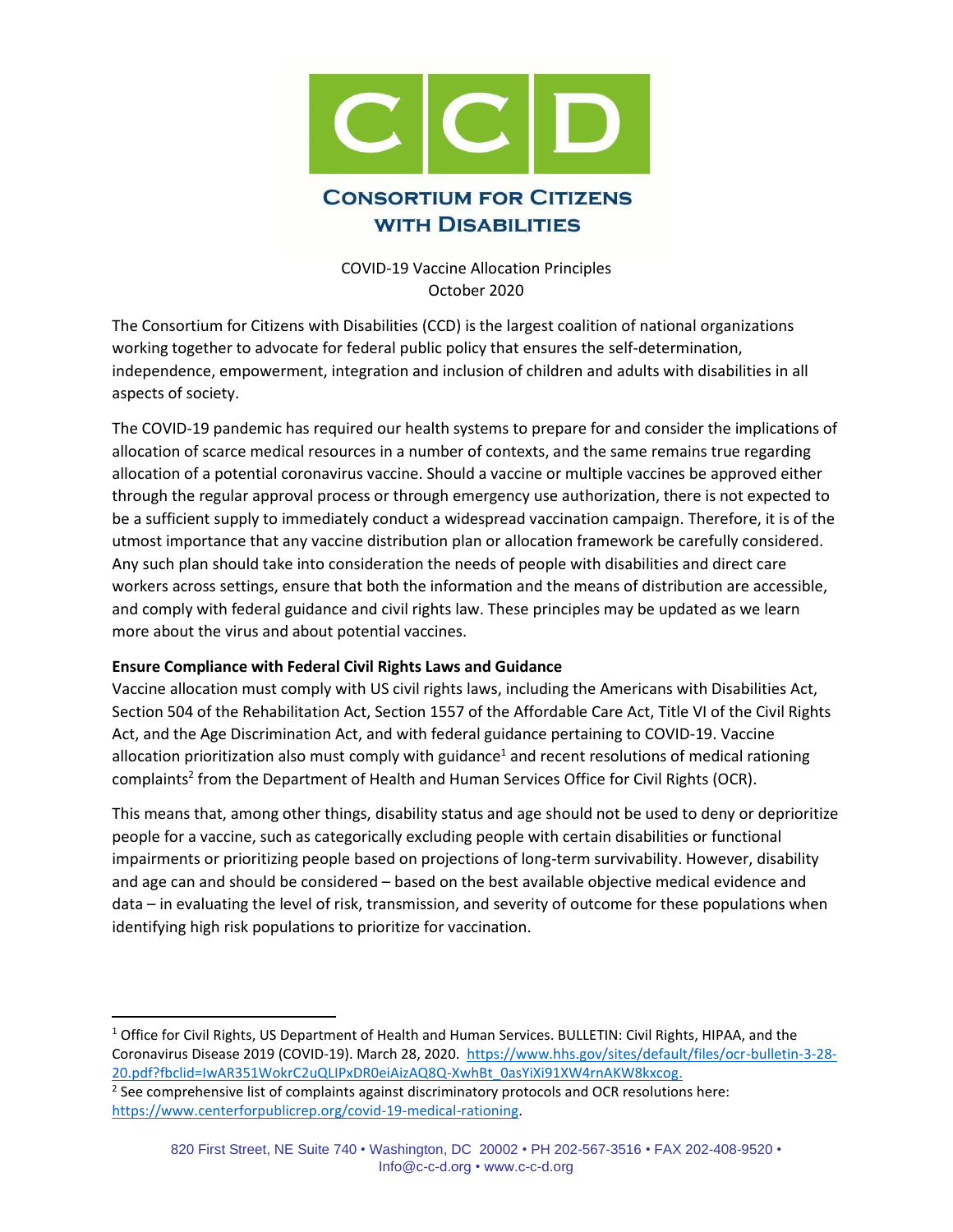### **Use Non-Discriminatory Value Assessments in Vaccine Allocation Prioritization**

While vaccine allocation may consider disability in certain instances, discussed above, a vaccine allocation framework should take care not to use discriminatory value assessments and costeffectiveness measures that rely on Quality Adjusted Life Years (QALY), or similar measures, in the instances in which disability is considered. The QALY is a discriminatory measure based on the idea that disabled lives are less valuable than non-disabled lives and should not be used in vaccine allocation.

## **Prioritize Residents and Staff in All Long Term Services and Supports (LTSS) Settings**

People with disabilities face a particularly high risk of complications and death if exposed to COVID-19, $3$ and the severe outbreaks in institutional and congregate settings have meant an increase in exposure risk for many. An allocation framework should be based on evidence-based analysis of the risks, including risks to residents and staff in congregate settings. We believe this evidence would show that an allocation framework should not differentiate between the type of congregate setting or a particular group of residents or staff within a congregate setting in allocation of a potential vaccine. Heightened risk of infection and death from COVID-19 exists across all institutional and congregate settings, including nursing homes, intermediate care facilities for people with intellectual and developmental disabilities, psychiatric hospitals, assisted living facilities, board and care homes, and other congregate settings and vaccine allocation frameworks should reflect that.

In addition to individuals in congregate settings, individuals who receive home and community based services should receive priority for a vaccine when, as a result of disability or advanced age, they are unable to effectively distance from others outside their household. This includes individuals who receive personal care services that require close contact with one or more care workers who live outside the home. Individuals who provide those services should likewise be prioritized in vaccine allocation.

### **Address Health Disparities**

Any vaccine allocation effort must work to effectively address health disparities. These disparities have always existed but have been exacerbated during the pandemic. This requires not only a commitment to address these disparities, but detail on how precisely they will be addressed. An appropriate framework must address the health disparities faced by people with disabilities, $4$  including disparities faced by people with disabilities during this pandemic in particular<sup>5</sup> and consider the intersection of disability, age, gender, sexual orientation, race, ethnicity, and primary language, including greater rates of disability among some racial and ethnic minorities, writ large. In addition, given the history of racism in clinical trials and bias in healthcare delivery, some communities of color have developed a distrust of the healthcare system and may be reluctant to take the vaccine. Therefore, it is critical that the allocation, distribution, and administration plans be drafted in line with the National Standards for Culturally and

<sup>&</sup>lt;sup>3</sup> Landes S, Turk M, Formica M, McDonald K, Stevens J. COVID-19 outcomes among people with intellectual and developmental disability living in residential group homes in New York State. Disability and Health Journal. 2020 Jun 24: 100969.

doi: 10.1016/j.dhjo.2020.100969. [https://www.ncbi.nlm.nih.gov/pmc/articles/PMC7311922,](https://www.ncbi.nlm.nih.gov/pmc/articles/PMC7311922) [https://ajp.psychiatryonline.org/doi/pdf/10.1176/appi.ajp.2020.20060780.](https://ajp.psychiatryonline.org/doi/pdf/10.1176/appi.ajp.2020.20060780)

<sup>&</sup>lt;sup>4</sup> See https://www.cdc.gov/mmwr/volumes/67/wr/mm6732a3.htm?s\_cid=mm6732a3\_w.

<sup>5</sup> [https://ajp.psychiatryonline.org/doi/10.1176/appi.ajp.2020.20060780.](https://ajp.psychiatryonline.org/doi/10.1176/appi.ajp.2020.20060780)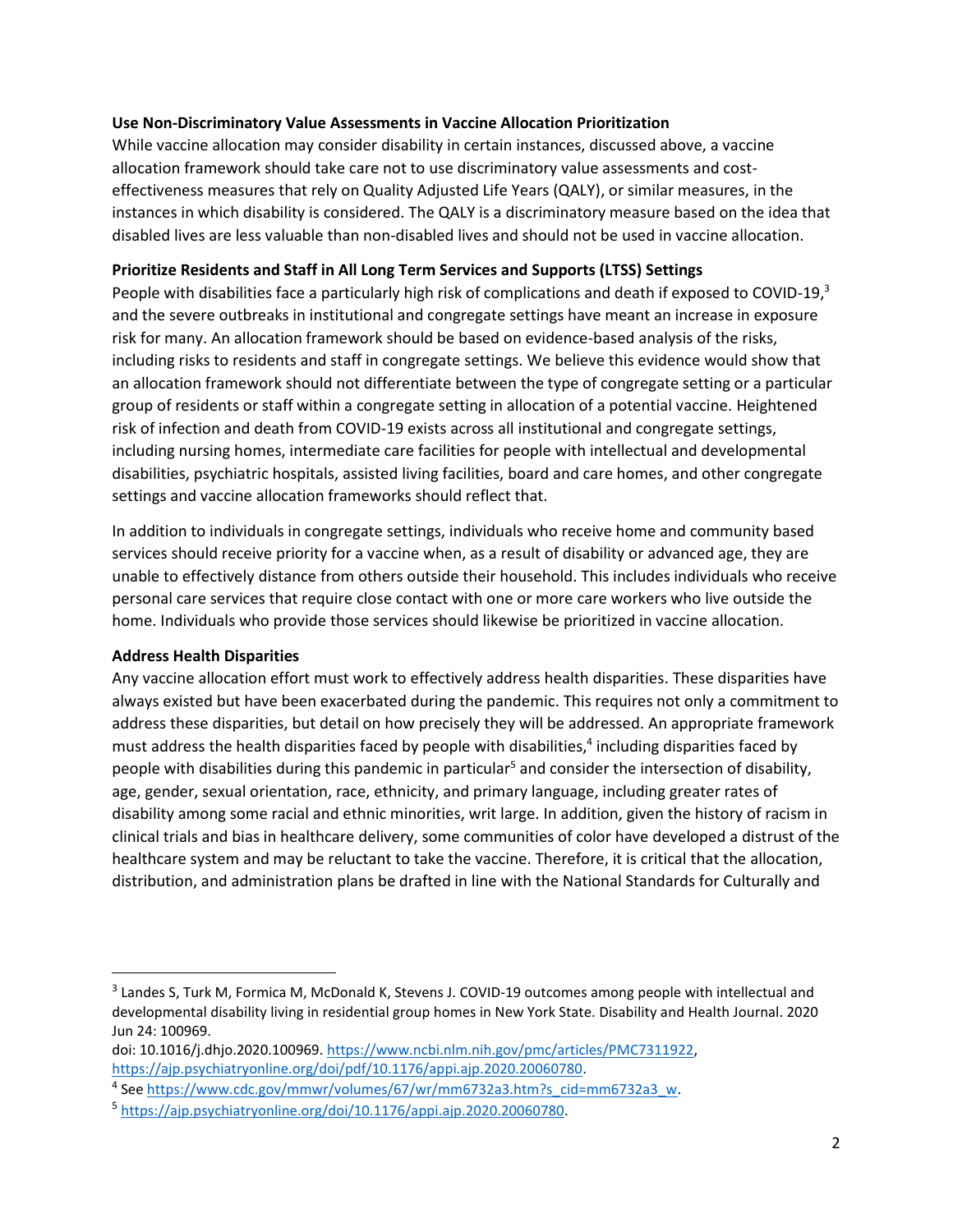Linguistically Appropriate Services (CLAS) in Health and Health Care<sup>6</sup> and the Blueprint for Advancing and Sustaining CLAS in Policy and Practice,<sup>7</sup> as developed by the Office of Minority Health.

# **Ensure Disability and Language Access to Information**

Public trust in the safety of any potential coronavirus vaccine is paramount if vaccine allocation efforts are to be effective. In order to build that trust and ensure the public understands the allocation process, all materials regarding the vaccination protocol must be accessible to all members of the public, including to people with disabilities and with limited English proficiency. This includes, but is not limited to, providing the information in plain language, in screen-reader accessible formats, in other alternative formats needed by people with disabilities, including graphic format that is understandable by people who may not be able to read, and in non-English languages spoken in the US.

## **Ensure Accessibility of Vaccination Sites**

The vaccine should be available at all regular sources of care, through public health agencies, and at non-traditional sites of care which may be needed to reach underserved populations that face disparities in access to care. Vaccine sites must also be accessible to people with disabilities. This includes, for example, that vaccinations cannot only be offered at facility-based or "drive-up only," sites, as has occurred with some states' testing programs.<sup>8</sup> Instead, states must make reasonable modifications, such as establishing mobile vaccination programs or providing no-cost transportation, to ensure that vaccinations are accessible to people with disabilities who do not drive or are in settings that do not provide transportation.

## **Ensure All People Can Receive the Vaccine**

All people in the United States should be eligible to receive any future coronavirus vaccine at the phase appropriate to their circumstances, regardless of legal status and without risking deportation or other legal action against them. To do any less would be detrimental to the efficacy of vaccination efforts. Furthermore, to ensure the efficacy of those efforts, not only should vaccination sites and information related to vaccination and to the allocation framework be accessible, but that information, particularly the eligibility criteria for different phases within vaccine allocation, must also be well-publicized. This may require reaching beyond the typical channels, to ensure that individuals who are members of underserved populations who meet the criteria to receive the vaccine within certain allocation phases are aware of their eligibility to receive the vaccine.

### Signatories:

Allies for Independence ALS Association American Association on Health and Disability American Network of Community Options and Resources American Physical Therapy Association Association of University Centers on Disabilities Autism Society of America

<sup>6</sup> [https://thinkculturalhealth.hhs.gov/assets/pdfs/EnhancedNationalCLASStandards.pdf.](https://thinkculturalhealth.hhs.gov/assets/pdfs/EnhancedNationalCLASStandards.pdf)

<sup>&</sup>lt;sup>7</sup> [https://thinkculturalhealth.hhs.gov/assets/pdfs/EnhancedCLASStandardsBlueprint.pdf.](https://thinkculturalhealth.hhs.gov/assets/pdfs/EnhancedCLASStandardsBlueprint.pdf)

<sup>&</sup>lt;sup>8</sup> See, for example, <u>https://www.disabilityrightsnebraska.org/file\_download/01653280-73e0-4dfd-8deb-</u> [9acbb170216e.](https://www.disabilityrightsnebraska.org/file_download/01653280-73e0-4dfd-8deb-9acbb170216e)